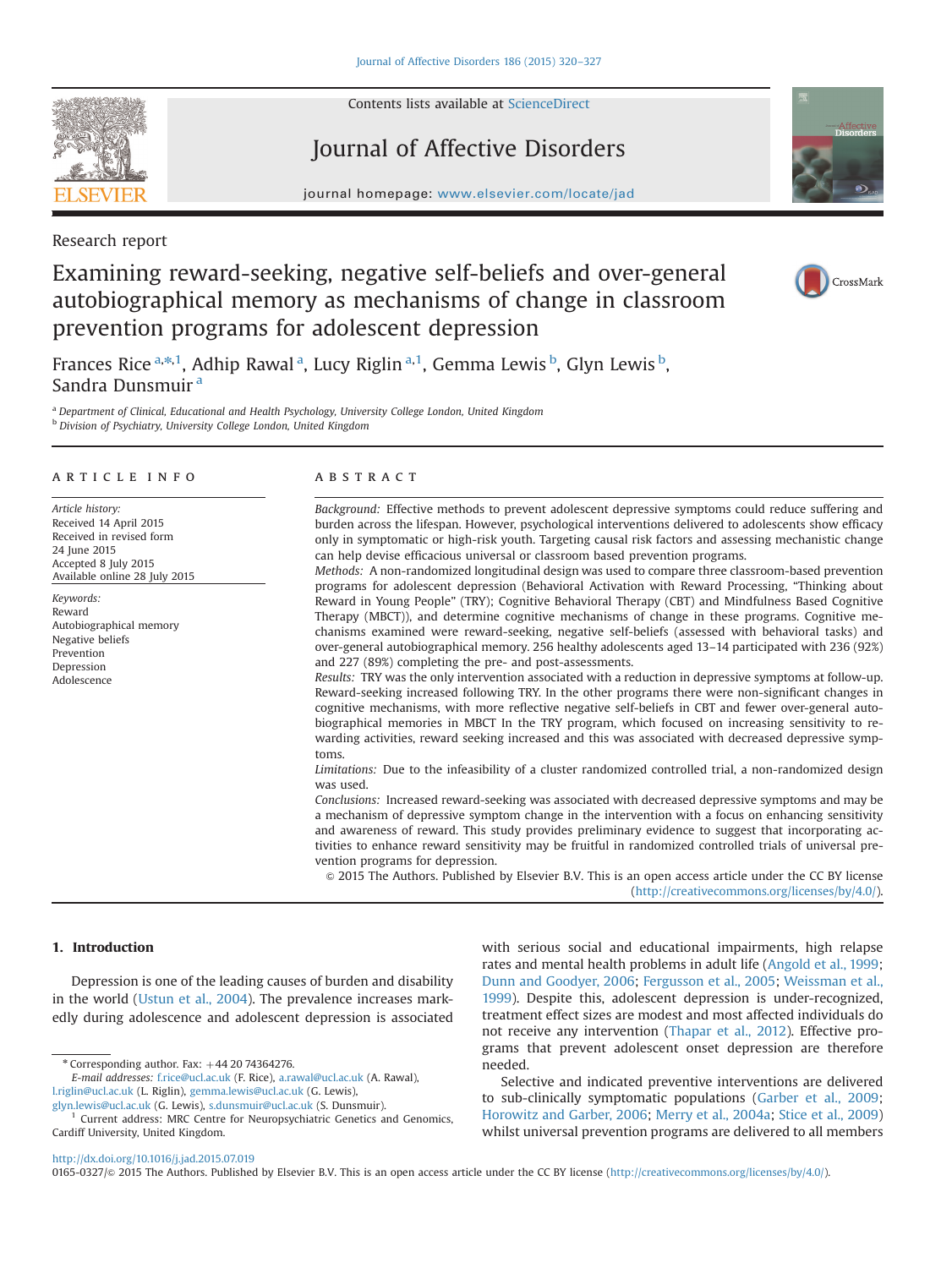of a group regardless of symptoms. Each approach has advantages and disadvantages but a universal approach, which is the one used in the present study, avoids the need for expensive and imperfect screening procedures and reaches large numbers of individuals including those most vulnerable [\(Rose, 1992\)](#page-7-0). To date, the majority of prevention programs have used similar approaches to those used in psychological treatments and focus on altering dysfunctional styles of thinking and behavior by challenging negative thoughts (i.e. cognitive therapy based approaches). Although early universal prevention programs using cognitive therapy showed promise [\(Merry et al., 2004b;](#page-7-0) [Shochet et al., 2001\)](#page-7-0) large scale trials do not support this ([Stallard et al., 2012\)](#page-7-0). Different approaches to intervention may be needed for promoting protection against symptoms in unselected groups where individuals may not identify with the symptom-based approaches used to date.

An alternative approach involves aiming to target and change cognitive mechanisms thought to increase the risk of depression because targeting and changing causal factors will alter an outcome [\(Giesen et al., 2007](#page-6-0); [Rutter, 2007;](#page-7-0) [Toth et al., 2013](#page-7-0)). Thus, designing interventions that target potentially causal risk factors and measuring whether interventions do indeed change them is one way of devising efficacious programs ([Flay et al., 2005](#page-6-0); [Krae](#page-6-0)[mer et al., 2002\)](#page-6-0). A need to actively compare different interventions as well as to identify the mechanisms of change has been identified as an important way to expedite innovation and enhance efficacy [\(Hollon et al., 2002;](#page-6-0) [Merry and Stasiak, 2012\)](#page-7-0).

We selected three cognitive mechanisms for which there was evidence they may be causally involved in adolescent depression (i.e. exist prior to and longitudinally predict the onset of depressive symptomatology). These were 1) reward-processing ([Forbes](#page-6-0) [et al., 2007](#page-6-0); [Rawal et al., 2013b\)](#page-7-0) 2) negative self-beliefs [\(Abela](#page-6-0) [et al., 2011;](#page-6-0) [Rawal et al., 2013a](#page-7-0)) and 3) over-general autobiographical memory ([Abela et al., 2011](#page-6-0); [Hipwell et al., 2011;](#page-6-0) [Rawal and Rice, 2012a](#page-7-0)). We examined whether these were changed through three classroom-based prevention programs which we hypothesized would differentially change these cognitive mechanisms due to the different content and focus of programs. It should be highlighted that some measures of cognition will be more tightly linked to measures of depression due to measurement issues. For instance, greater correlations with depression (which relies on self-reported symptoms) are expected where participants report on their cognitive distortions or biases compared to measures derived from performance on cognitive tasks. It can be argued that performance-based measures provide more objective measures than self-report measures because they allow for the measurement of cognitive biases that may not be open to introspection [\(Harmer et al., 2009;](#page-6-0) [Rawal et al., 2013a](#page-7-0)). The use of performance-based cognitive indicators also lessens the likelihood that associations with depression are due to shared method variance which is possible when the same informant rates a risk factor (e.g. cognitive bias) and an outcome (e.g. depressive symptoms) ([Rutter et al., 2001](#page-7-0)). For this reason, we focused on performance-based measures of cognition. We first describe evidence that the three cognitive mechanisms may be causally involved in adolescent depression. We then outline our hypotheses related to cognitive change in the three programs.

Depressed adults and adolescents are insensitive to reward ([Eshel and Roiser, 2010](#page-6-0); [Naranjo et al., 2001\)](#page-7-0). This hypo-sensitivity to reward has been shown to exist prior to and increase risk for later adolescent depression ([Forbes et al., 2007;](#page-6-0) [Rawal et al.,](#page-7-0) [2013b](#page-7-0)). Behavioral activation, which encourages active engagement in interesting and pleasurable activities may increase reward sensitivity ([Dichter et al., 2009\)](#page-6-0). Depressed adults and adolescents also show a number of distortions of thoughts and memory that negatively bias the perception and experience of events. Prospective longitudinal studies show that these thought distortions may play a causal role in the onset and maintenance of depression ([Beck, 1976](#page-6-0); [Jacobs et al., 2008;](#page-6-0) [Rood et al., 2009](#page-7-0); [Watkins, 2008;](#page-7-0) [Williams et al., 2007](#page-7-0)). Moreover, associations with depression are stronger when endorsements of negative self-beliefs are rapid (and more implicit or automatic) compared to when they are slower (and more reflective) [\(Sheppard and Teasdale, 2004\)](#page-7-0). Cognitive Behavioral Therapy (CBT) focuses on altering dysfunctional styles of thinking and behavior through challenging such negative thoughts and beliefs. Depression is also associated with difficulties in retrieving specific details of the personal past and this phenomenon of over-general autobiographical memory (OGM) predicts later depressive symptomatology in adolescents ([Rawal and Rice, 2012b](#page-7-0)) and prognosis in depressed adults [\(Brit](#page-6-0)[tlebank et al., 1993;](#page-6-0) [Williams et al., 2007](#page-7-0)). Mindfulness Based Cognitive Therapy (MBCT) focuses on training attention, acceptance and tolerance of emotional states [\(Kuyken et al., 2013](#page-7-0); [Stice](#page-7-0) [et al., 2009](#page-7-0)) and has been found to reduce OGM in adults ([Wil](#page-7-0)[liams et al., 2000](#page-7-0)). Accurate knowledge of autobiographical events is important for social problem-solving, the ability to imagine future events, and the regulation of emotional material ([Williams](#page-7-0) [et al., 2007](#page-7-0)).

We compared three types of intervention for which there is evidence they may prevent adolescent depression [\(Horowitz and](#page-6-0) [Garber, 2006;](#page-6-0) [Kuyken et al., 2013;](#page-7-0) [Merry et al., 2004a](#page-7-0); [Stice et al.,](#page-7-0) [2009\)](#page-7-0) (Thinking about Reward in Young People [TRY], CBT and Mindfulness-Based Cognitive Therapy [MBCT]. TRY incorporated CBT and behavioral activation and focused on enhancing rewardprocessing. We predicted that the different interventions would alter different cognitive mechanisms. We asked: 1) Are three potentially causal cognitive risk factors for adolescent depression (reward-processing, negative self-beliefs and over-general autobiographical memory) changed following participation in each intervention? 2) Is change in the cognitive risk factors associated with change in depressive symptomatology? We made the following hypotheses: 1) reward-sensitivity would increase in TRY due to the explicit focus of the program on increasing rewardsensitivity. 2) Negative self-beliefs would reduce and become more reflective in CBT as the program encouraged and supported young people in identifying and evaluating negative thoughts and cognitive distortions. 3) OGM would reduce in MBCT due to the focus on increasing present moment awareness in a non-judgmental way which would encourage participants to encode and retrieve events in more specific ways ([Williams et al., 2000](#page-7-0)).

# 2. Methods

A non-randomized longitudinal design with three intervention conditions (TRY, CBT, MBCT) and one comparison condition was used. 256 adolescents aged 13–14 years attending three schools in the South East of England, UK, participated. Participants were allocated to groups according to therapist availability and school timetabling. Each intervention was delivered to two separate classes in one of the three schools. Comparison participants came from all three schools with two schools including one class and one school including two classes. A non-randomized design was used because a randomized controlled trial (RCT) would necessitate clustering within classes or schools and would therefore involve an extremely large sample. Given that this was a preliminary study to investigate cognitive mechanisms and the program content and materials were developed for this study, a full cluster RCT would have been premature and unfeasible. The manualized interventions involved 8 weekly sessions delivered by Educational Psychologists during the school day. Sessions took place during personal health and social education (PHSE) lessons and lasted 50 min. The TRY program aimed to enhance reward-processing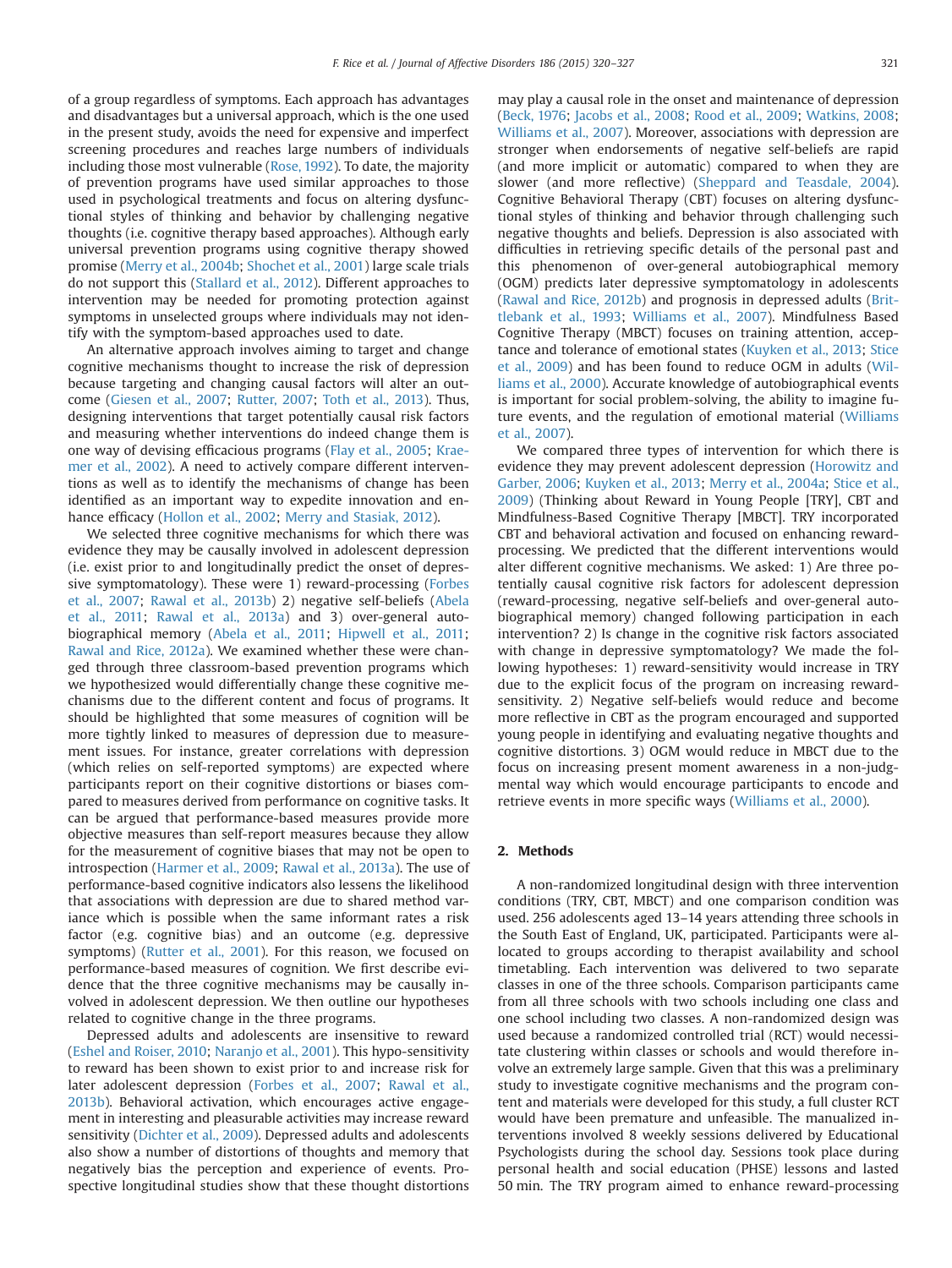through activities such as illustrating the use of rewarding experiences to lift mood and evaluating potential risk and rewards involved in day-to-day decision making. The CBT program aimed to change negative thinking styles by, for example, encouraging evaluation of thoughts and promoting positive coping styles and problem solving. The MBCT program promoted awareness and acceptance of current thoughts and feelings and aimed to develop regulation of attention and mood through guided meditation and consciously paying attention to breathing. All programs and activities were developed for the purpose of this study and were fully manualized. Further details about program development and interventions are included in [Appendix 1](#page-6-0). Therapists participated in individual and group supervision on a weekly basis, and checks on the fidelity of the intervention implementation for each approach were conducted throughout the course of intervention ([Appendix 1\)](#page-6-0). Fidelity checks showed that manual adherence was high for all interventions (TRY; 85%); (CBT; 88%) and (MBCT; 73%) and did not differ between interventions  $(F = .713, p = .519)$ . Observer ratings of adolescent and facilitator engagement were also generally good (TRY 73% adolescent, 79% facilitator: CBT 73% adolescent, 85% facilitator: MBCT 61% adolescent, 78% facilitator) and did not differ between interventions ( $F = .576$ ,  $p = .584$  adolescent engagement:  $F = .315$ ,  $p = .738$  facilitator engagement). Usual school provision following the PHSE curriculum served as the comparison condition. All conditions included psycho-education about depression (in verbal and/or written form). Psychoeducation included describing the symptoms, prevalence and causes of depression as well as guidance on helpful and unhelpful behaviors and how to seek help.

# 2.1. Ethics and consent

The study protocol was reviewed and approved by the university ethics committee. Parents were given the opportunity to opt their child out of the study and informed pupil assent was obtained.

# 2.2. Procedure

Participants completed questionnaires and computerized tasks in a classroom setting supervised by research assistants. Measures were completed prior to (baseline) and after the intervention (follow-up; on average nine weeks later).

# 2.3. Outcomes

## 2.3.1. Depressive symptoms

Participants completed the short Mood and Feelings Questionnaire ([Angold et al., 1995\)](#page-6-0) about symptoms during the past 2-weeks ( $\alpha$ =.90 baseline;  $\alpha$ =.91 follow-up). A score of 11 or above indicates symptomatology within the clinical range ([Angold](#page-6-0) [et al., 1995\)](#page-6-0).

# 2.3.2. Reward-processing

Participants completed a shortened version of the Cambridge Gambling Task (CGT) [www.camcog.co.uk](http://www.camcog.co.uk) ([Clark et al., 2008;](#page-6-0) [Rawal](#page-7-0) [et al., 2013b\)](#page-7-0). At the start of each block, participants receive 100 points and try to maximize points by betting on gambles involving two possible outcomes (winning or losing). Participants were told "the idea of the task is to build up as many points as you can. Try not to let your score get as low as 1 point because then you will lose the game." On each trial, 10 colored boxes (blue or red) of varying ratios (9:1, 8:2, 7:3, 6:4, 5:5) are presented on screen. The first phase is a decision-making phase where participants must decide under which color the computer has hidden a token. The second phase is a reward-seeking phase where participants must bet a proportion of their points on the chosen color. Possible bets are offered in sequence (5%, 25%, 50%, 75%, 95% of points) in 2.5 s increments and the participant must select the magnitude of their stake. The amount bet is then added to (if correct) or subtracted from (if incorrect) the total score. Reward-seeking is measured by the proportion of points gambled on trials where the more likely outcome is selected (i.e. the tendency to risk existing points to accumulate further reward). Analysis of betting behavior was limited to trials where the participant selected the more likely outcome to maintain independence of reward seeking and decision-making. Trials where the ratio of boxes was equal (5:5) were excluded from analysis.

## 2.3.3. Negative self-beliefs

The Dysfunctional Attitudes Scale for Children (DASC) (D'[Alessandro and Burton, 2006\)](#page-6-0) consists of 22 items (e.g. "I can be happy only if everybody I know likes me") rated on a six-point scale (strongly disagree to strongly agree). Participants completed the DASC on touch-screen laptops to assess reaction time [\(Rawal](#page-7-0) [et al., 2013a\)](#page-7-0). The extent of agreement with each item was recorded in the usual questionnaire format as well as the response latency in milliseconds. Outcomes were: 1) total self-reported score (possible range 22–132 with higher scores representing more dysfunctional beliefs ( $\alpha$  = .91 baseline;  $\alpha$  = .92 follow-up). 2) The difference between mean latency to disagree with versus agree with negative self-beliefs. Larger relative reaction times indicate more reflective processing and are inversely related to adolescent depression [\(Rawal et al., 2013a](#page-7-0); [Sheppard and Teasdale,](#page-7-0) [2004](#page-7-0)).

## 2.3.4. Over-general autobiographical memory

The "Sentence Completion for Events From the Past Test; SCEPT" was used as this is sensitive enough to detect over-general memory in non-clinical populations ([Raes et al., 2007](#page-7-0)). 11 sentence stems probe past experiences (e.g. "I can still picture how…."; "I will never forget…"). Participants were instructed to complete the sentences and refer to a different topic for each. The outcome measure was the proportion of over-general memories (i.e. memories for repeated activities (e.g. "when I walk my dog") and/ or time periods longer than a day (e.g. "when I was on holiday last year")). Coding was carried out as recommended [\(Williams et al.,](#page-7-0) [2007\)](#page-7-0) where responses referring to a particular time and place were coded as specific, responses that were categoric (referring to repeated events) or extended (referring to events occurring over long periods) were coded as over-general and responses that did not describe a memory were coded as semantic associates. 29 ratings were rated independently by two raters. Inter-rater agreement for the outcome measure of over-general versus specific was excellent  $=92\%$ .

## 2.3.5. Statistical analysis

We initially examined cross-sectional associations between cognitive variables and depressive symptoms at baseline. We next checked baseline condition differences on sociodemographic variables, cognitive risk factors and depressive symptoms. Depressive symptoms were skewed and square-root transformed for analyses. Descriptive statistics in tables are untransformed. Next, analyses examined whether cognitive variables changed following participation in each condition relative to the comparison condition (PHSE). To account for the hierarchical nature of the data (interventions conducted in multiple classes in each school), we used a series of linear random effects regression models. All analyses that follow include classroom as a random effect with the exception of models that focus on reward-seeking where reward ratio (9:1, 8:2, 7:3, 6:4) was nested within individuals and therefore individual was included as the random effect. Condition was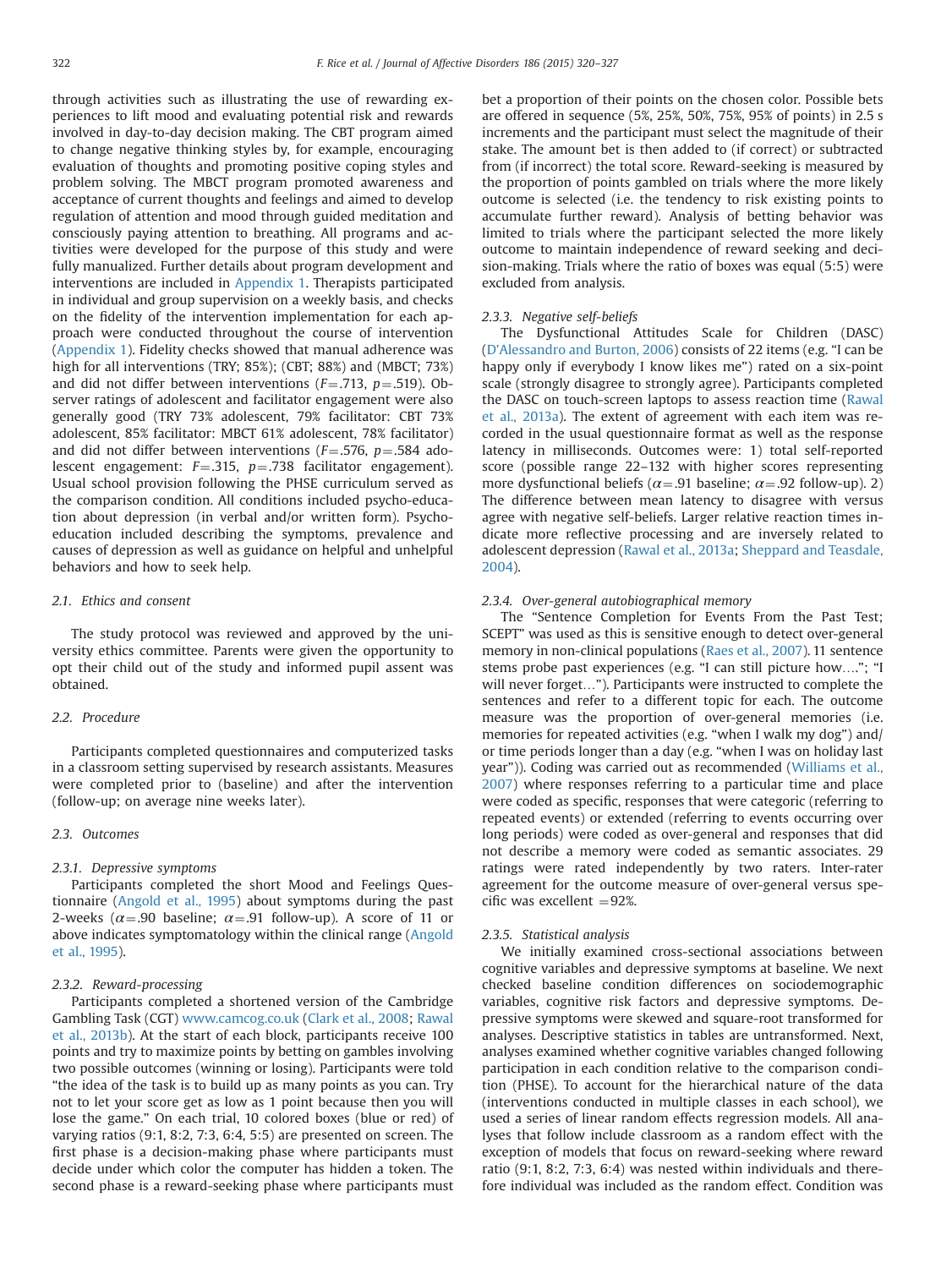dummy-coded with the PHSE comparison group as the reference group. Each model included age and gender as covariates in addition to relevant task-specific control variables as outlined in table legends. For the analysis of reward-seeking, interactions between condition type and reward-seeking ratio, modeled as a linear effect were included. This was done because previous research shows task familiarity (without any intervention) is related to increased reward-seeking at the most probable ratio of 9:1 ([Rawal et al., 2014](#page-7-0)). Next we tested whether condition was associated with depressive symptoms at follow-up adjusting for depressive symptoms at baseline, age and gender. We also tested whether cognitive variables at baseline moderated depressive symptom change by including an interaction term between the baseline cognitive variable and condition in the regression models as described above. Finally, we tested whether change in the cognitive variables was associated with change in depressive symptoms in the hypothesized intervention groups. Cognitive change was calculated by subtracting baseline scores from followup scores (higher scores therefore represent greater change in the expected direction i.e. greater reward-seeking). Where there was evidence that cognitive change was associated with depression symptom change, we ran a structural equation moderated-mediation model to estimate the magnitude of the indirect path on depressive symptoms (via cognitive change) and if this differed by intervention group. Analyses were carried out in STATA version 13.

# 3. Results

256 adolescents participated (50 TRY; 53 CBT; 54 MBCT; 99 PHSE comparison). 236 (92%) and 227 (89%) completed pre- and post-intervention assessments and completion rates did not differ by group (Kendall's tau  $c = -.02$ ,  $p = .53$ ;  $-.04$ ,  $p = .36$ respectively).

Adolescents with higher depressive symptoms had more negative self-beliefs ( $r = .29$ ,  $p < .001$ ) and were quicker to agree than disagree with negative self-beliefs ( $r = -0.34$ ,  $p < 0.001$ ) indicating an association between depressive symptoms and less reflective negative self-beliefs. Depressive symptoms were associated with lower reward-seeking at all probability ratios except the most uncertain  $(r (9:1) = -.15, p = .03; r (8:2) = -.15, p = .03; r$  $(7.3)$ =  $-.20$ ,  $p = .004$ ;  $r (6.4)$ =  $-.12$ ,  $p = .09$ ). OGM was not

associated with depressive symptoms ( $r = .03$ ,  $p = .68$ ).

Table 1 shows baseline group differences on demographic and cognitive variables and depressive symptoms. Groups did not differ in gender or household composition, but did differ in age. There were no group differences in depressive symptoms at baseline ( $F(3, 224) = .65$ ,  $p = .58$ ) or in the proportion above a clinical cut-point for depression ( $\chi^2(3) = .47$ ,  $p = .93$ ). There were no gender differences in total dysfunctional attitudes score, relative time to agree versus disagree, or over-general memory although reward-seeking was higher in boys and depressive symptoms were higher in girls. Gender and age were included as control variables in analyses.

# 3.1. Cognitive change following intervention

## 1. Reward processing

[Fig. 1](#page-4-0) illustrates reward-seeking behavior by group at baseline and follow-up. Consistent with previous research ([Rawal et al.,](#page-7-0) [2014](#page-7-0)), increases in reward-seeking were greater at higher ratios regardless of group  $(B=.04, SE=.004, p<.001)$ . TRY was associated with a significant increase in reward-seeking  $(B=.12, SE=.04, p=.01)$ . Reward seeking did not change following CBT ( $B = -.05$ ,  $SE = .04$ ,  $p = .16$ ) or MBCT ( $B = .04$ ,  $SE = .04$ )  $p = 0.32$ ). There was a significant interaction between group (TRY versus comparison) and ratio  $(B=-.03, \text{ SE}=.01, p=.03)$ . Follow-up analyses indicated that for TRY, ratio was not associated with increase in reward-seeking  $(B=.02, SE=.01, p=.17)$ whereas for the comparison group it was  $(B=.04, SE=.01,$  $p < .001$ ). Thus, unlike in other conditions, reward seeking increased in TRY regardless of the probability of reward.

2. Negative self-beliefs CBT showed non-significant lengthened reaction times to agree with versus disagree with negative self-beliefs at follow-up (CBT  $B = 1081.88$ , SE = 895.24, p = .23; [Table 2\)](#page-4-0).

3. Over-general autobiographical memories TRY and MBCT showed non-significant decreases in over-general autobiographic memory compared to comparison (TRY  $B = -.04$ , SE = 0.05,  $p = .45$ ; MBCT  $B = -.03$ , SE = 0.05,  $p = .62$ ; [Table 2\)](#page-4-0).

#### Table 1

Demographics, cognitive variables and depressive symptoms at baseline by group (mean (SD)).

|                                   | Comparison       | <b>CBT</b>       | <b>TRY</b>       | <b>MBCT</b>       |                             |
|-----------------------------------|------------------|------------------|------------------|-------------------|-----------------------------|
| Age $(\%)$                        |                  |                  |                  |                   | $y^2(3) = 16.78$ , p = 001  |
| 13                                | 42               | 37               | 24               | 17                |                             |
| 14                                | 40               | 12               | 19               | 32                |                             |
| Gender (%)                        |                  |                  |                  |                   | $\chi^2(3)$ =1.90, p=.59    |
| Male                              | 45               | 30               | 21               | 26                |                             |
| Female                            | 51               | 23               | 26               | 24                |                             |
| Household (%)                     |                  |                  |                  |                   | $\gamma^2(3) = .64$ , p=.89 |
| Mother and father                 | 54               | 29               | 23               | 28                |                             |
| Single parent/other               | 35               | 21               | 20               | 21                |                             |
| Reward seeking by ratio of reward |                  |                  |                  |                   |                             |
| Reward 9:1                        | .58(.25)         | .62(.19)         | .58(.23)         | .64(.22)          | $F(3, 225) = 1.01, p = .39$ |
| Reward 8:2                        | .59(.22)         | .63(.20)         | .59(.19)         | .65(0.16)         | $F(3, 225) = 1.06, p = .36$ |
| Reward 7:3                        | .54(.24)         | .54(.21)         | .54(.20)         | .58(.17)          | $F(3, 225) = .36, p = .78$  |
| Reward 6:4                        | .52(.23)         | .50(.22)         | .53(.20)         | .59(.18)          | $F(3, 225) = 1.78, p = .15$ |
| Negative self-beliefs             |                  |                  |                  |                   |                             |
| (reaction times)                  | 937.14 (1841.06) | 863.94 (1831.87) | 914.16 (2191.44) | 1196.49 (2214.48) | $F(3, 157) = .13, p = .94$  |
| <b>OGM</b>                        | .35(.23)         | .35(.21)         | .49(.25)         | .40(.22)          | $F(3, 179) = 3.45, p = .02$ |
| Depression                        | 6.02(5.95)       | 5.40 (5.57)      | 5.88 (5.36)      | 4.98(5.42)        | $F(3, 223) = .65, p = .58$  |
| % clinical cut point              | 17               | 20               | 19               | 15                | $\chi^2(3) = .47, p = .93$  |

OGM=over general memory; Depression=depressive symptom score on short Mood and Feelings Questionnaire; % depressed=proportion scoring at or above the clinical cut-point of 11 on the short Mood and Feelings Questionnaire.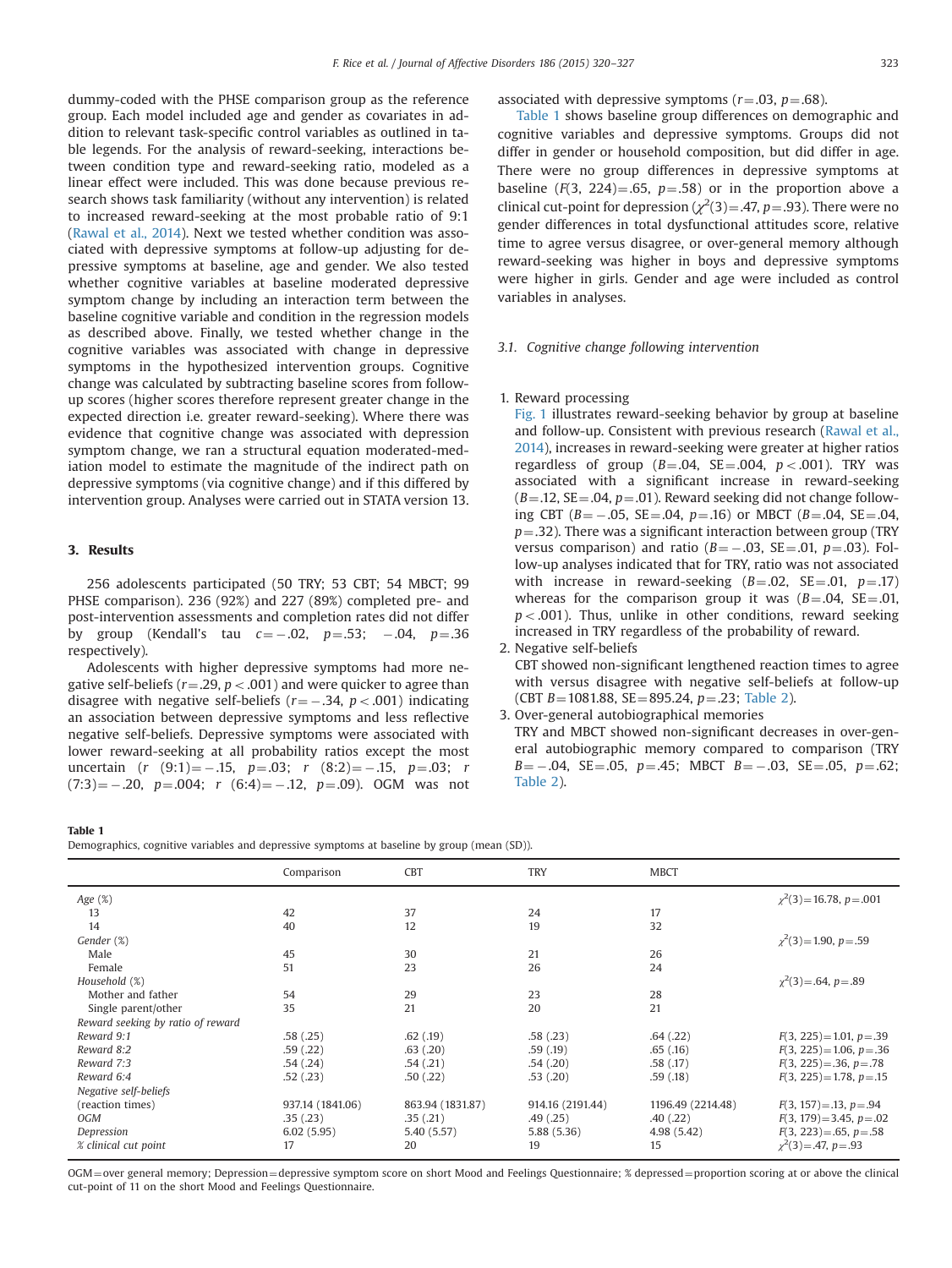<span id="page-4-0"></span>

Fig. 1. Reward-seeking pre- and post-intervention by group. Dashed line=reward seeking at baseline. Solid line=reward seeking at follow-up. a) Comparison; b) CBT; c) TRY; d) MBCT.

## 3.2. Change in depressive symptoms following intervention

Depressive symptoms changed differentially according to condition  $(\chi^2(3)=13.53, p=.004;$  Table 3). Compared to the comparison group, TRY led to a trend-level reduction in depressive symptoms at follow-up ( $B = -.36$ ,  $SE = .20$ ,  $p = .07$ ) whereas, depressive symptoms showed an increase in MBCT ( $B = .44$ ,  $SE = .19$ .  $p=.02$ ) and no change in CBT ( $B=.19$ ,  $SE=.19$ ,  $p=.32$ ). The importance of comparing interventions has been highlighted and therefore we compared change in depressive symptoms following each active intervention. TRY was associated with a significant reduction in symptoms compared to CBT  $(B=-.55, SE=.23,$  $p = .02$ ) and MBCT ( $B = -.80$ , SE = .23,  $p < .001$ ). CBT and MBCT did not differ ( $B = -.25$ , SE = .22,  $p = .25$ ).

# 3.3. Cognitive variables as moderators of depressive symptom change

Next, we carried out exploratory analyses to examine whether

#### Table 3

Depressive symptoms at baseline and follow-up (mean (SD)).

|                                                                                                      | Comparison                           | <b>CBT</b>                            | <b>TRY</b>                            | <b>MBCT</b>                          |
|------------------------------------------------------------------------------------------------------|--------------------------------------|---------------------------------------|---------------------------------------|--------------------------------------|
| Depressive symptoms<br>Baseline<br>Follow-up<br>% clinical cut point<br><b>Baseline</b><br>Follow-up | 6.02(5.95)<br>4.93(4.77)<br>17<br>13 | 5.40 (5.57)<br>5.29(5.72)<br>20<br>16 | 5.88 (5.36)<br>3.79 (5.09)<br>19<br>5 | 4.98(5.42)<br>6.46(6.09)<br>15<br>20 |

% clinical cut point=proportion scoring at or above the clinical cut-point of 11 on the short Mood and Feelings Questionnaire.

individual variation in cognitive variables at baseline moderated the observed changes in depressive symptoms for any of the intervention groups. Reward-seeking at baseline moderated depressive symptom change in the TRY and CBT groups (interaction terms TRY  $B=1.62$ , SE = .47,  $p=.001$ ; CBT  $B=2.00$ , SE = .43,  $p < .001$ ) but not in the MBCT group (interaction term  $B = -.42$ ,

### Table 2

Change in cognitive variables.

| Mean at follow-up (SD)                                                               | Regression results |  |  |
|--------------------------------------------------------------------------------------|--------------------|--|--|
| B(SE)<br>p                                                                           | 95% CI             |  |  |
| 8:2<br>6:4<br>Reward-seeking<br>9:1<br>7:3                                           |                    |  |  |
| Model 1                                                                              |                    |  |  |
| Comparison<br>.16<br>.68(.21)<br>.64(.19)<br>.58(.20)<br>.54(.21)<br>$-.05(.04)$     | $-.13, .02$        |  |  |
| CBT<br>.52(.26)<br>.69(.21)<br>.64(.21)<br>.55(.21)                                  |                    |  |  |
| .01<br><b>TRY</b><br>.68(.28)<br>.70(.24)<br>.62(.24)<br>.12(.04)<br>.62(.26)        | .03, .20           |  |  |
| .32<br><b>MBCT</b><br>.61(.21)<br>.04(.04)<br>.72(.21)<br>.73(.17)<br>.65(.20)       | $-.04, .11$        |  |  |
| Ratio<br>.04(.01)<br>$-.001$                                                         | .03, .05           |  |  |
| CBT*Ratio<br>.01(.01)<br>.44                                                         | $-.01, .03$        |  |  |
| TRY*Ratio<br>.03<br>$-.03(.01)$                                                      | $-.05, -.002$      |  |  |
| MBCT*Ratio<br>$-.04(.01)$<br>.71                                                     | $-.02, .02$        |  |  |
| <b>Negative self-beliefs (RT)</b>                                                    |                    |  |  |
| Model 2                                                                              |                    |  |  |
| Comparison<br>1117.76 (2388.44)                                                      |                    |  |  |
| <b>CBT</b><br>.23<br>2678.25 (5688.63)<br>1081.88 (895.24)<br>$-672.77, 2836.52$     |                    |  |  |
| .40<br><b>TRY</b><br>1134.32 (295.00)<br>$-768.00(907.70)$<br>$-2547.06, 1011.07$    |                    |  |  |
| .52<br><b>MBCT</b><br>1317.54 (2688.39)<br>$-718.55(1102.69)$<br>$-2879.78, 1442.68$ |                    |  |  |
| Over-general memory                                                                  |                    |  |  |
| Model 3                                                                              |                    |  |  |
| Comparison<br>.39(.25)                                                               |                    |  |  |
| <b>CBT</b><br>.01(.06)<br>.85<br>.32(.26)                                            | $-.10, .12$        |  |  |
| <b>TRY</b><br>.45<br>.43(.26)<br>$-.04(.05)$                                         | $-.15, .07$        |  |  |
| <b>MBCT</b><br>.62<br>.32(.24)<br>$-.03(.05)$                                        | $-.13, .07$        |  |  |

Model 1 adjusts for gender; age, baseline reward seeking, and quality of decision making (i.e. the % of trials on which the more likely of the two colors (blue or red) was  $\alpha$ chosen). Negative self-beliefs RT=reaction time to agree versus disagree with dysfunctional attitudes where larger reaction times index more reflective processing. Model 2 adjusts for age, gender, baseline total dysfunctional attitudes score, baseline number of agreements on dysfunctional attitudes scale and baseline reaction time different to agree with versus disagree with dysfunctional attitudes. Model 3 adjusts for age, gender and baseline over-general memory.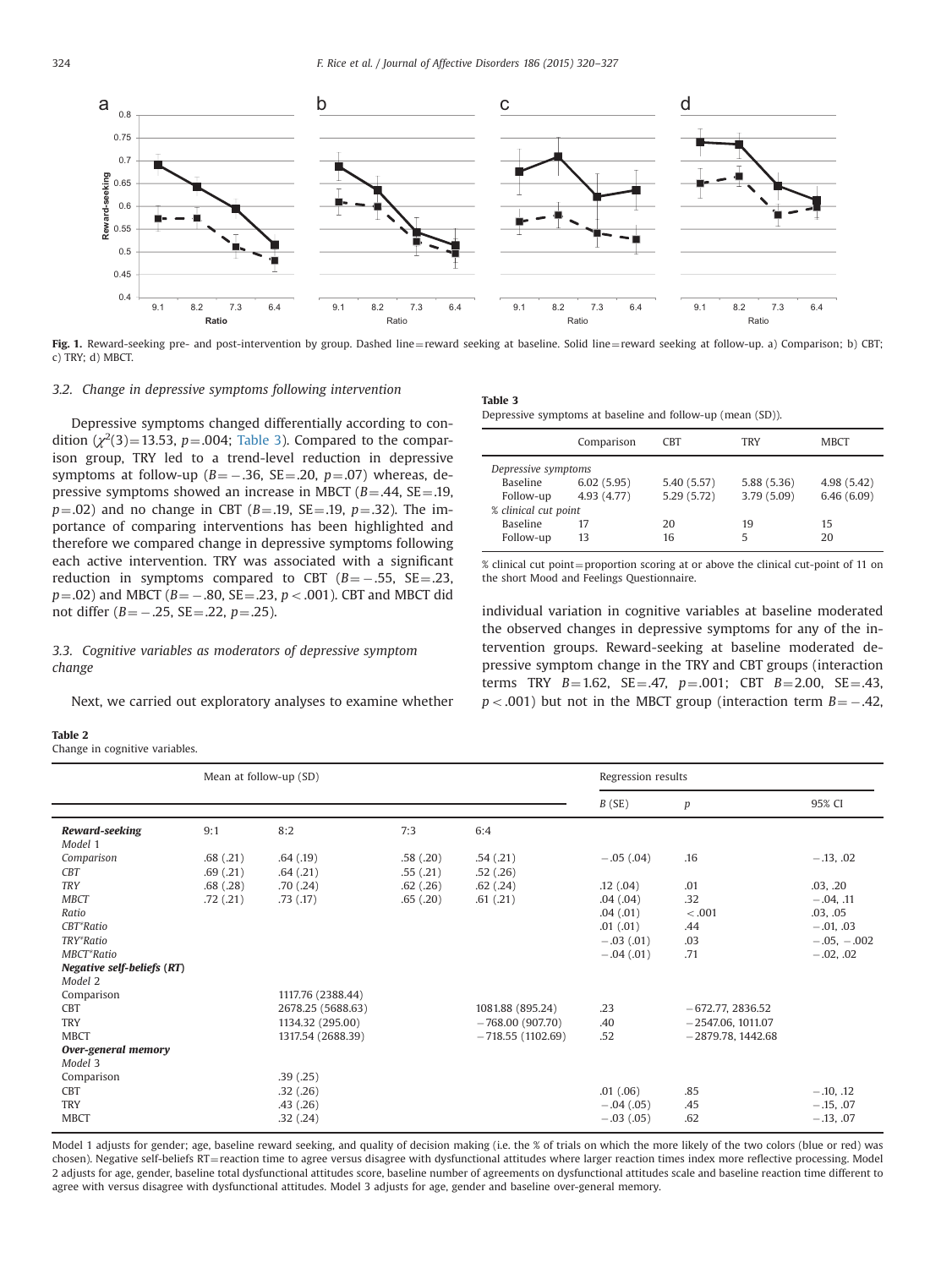Table 4 Change in cognitive risk factors predicting change in depressive symptoms.

| Reward seeking<br>Model 1                                                                                                                                            | B(SE)                                                                                           | р                                                       | 95% CI                                                                                         |
|----------------------------------------------------------------------------------------------------------------------------------------------------------------------|-------------------------------------------------------------------------------------------------|---------------------------------------------------------|------------------------------------------------------------------------------------------------|
| Change in reward-seeking<br><b>CBT</b><br><b>TRY</b><br><b>MBCT</b><br>CBT*change in reward-seeking<br>TRY*change in reward-seeking<br>MBCT*change in reward-seeking | .92( .24)<br>.21(.10)<br>$-.14(.11)$<br>.45(.10)<br>$-.92(.47)$<br>$-2.42(0.43)$<br>$-.22(.45)$ | < .001<br>.03<br>.20<br>< .001<br>.05<br>$-.001$<br>.62 | .45, 1.40<br>.02.39<br>$-.36.08$<br>.21. .64<br>$-1.84. .01$<br>$-3.27, -1.57$<br>$-1.10, .65$ |

Model 1 adjusts for gender; age, the ratio of reward (i.e. 9:1, 8:2, 7:3, 6:4, recoded as 4, 3, 2, 1 respectively) baseline depressive symptoms and quality of decision making (i.e. the % of trials on which the more likely of the two colors (blue or red) was chosen).

 $SE = .48$ ,  $p = .38$ ). CBT and TRY were associated with a greater decline in depressive symptoms for pupils with lower reward seeking at baseline. Negative self-beliefs did not moderate change in depressive symptoms in any of the three intervention groups (interaction terms: CBT  $B = -.00001$ , SE  $= .0001$ ,  $p = .92$ ; TRY  $B = .0001$ ,  $SE = .0001$ ,  $p = .54$ ; MBCT  $B = -.00001$ ,  $SE = .0001$ ,  $p = .94$ ). Over general autobiographical memory did not moderate any of the three intervention groups (interaction terms: CBT  $B = .58$ ,  $SE = 1.15$ ,  $p = .61$ ; TRY  $B = -.81$ ,  $SE = .88$ ,  $p = .36$ ; MBCT  $B = -.54$ , SE $= .95$ ,  $p = .57$ ).

# 3.4. Cognitive change and change in depression

We next tested our hypothesis that change in reward-seeking would be associated with change in depression in the TRY group. Change in reward-seeking was associated with change in depression ( $B = .92$ ,  $SE = .24$ ,  $p < .001$ ; Table 4) and this relationship differed significantly between TRY and comparison  $(B = -2.42,$  $SE = .43$ ,  $p < .001$ ). Follow-up analyses indicated that for TRY, increased reward-seeking was associated with decreased depressive symptoms ( $B = -1.41$ ,  $SE = .41$ ,  $p = .001$ ). Finally, we ran a mediation model in which change in reward-seeking mediated change in depressive symptoms, to test whether TRY moderated the pathway from change in reward seeking to follow-up depressive symptoms. There was significant moderation  $(B = -2.22, SE = .65,$  $p=.001$ ) where the magnitude of the indirect effect via change in reward-processing was stronger in TRY  $(B = -.02, SE = .01, p = .12)$ than in all other groups  $(B = -.0003, SE = .01, p = .96)$ .

Change in the other two cognitive variables was not associated with depressive symptom change (results available from first author).

## 4. Discussion

There are considerable benefits to understanding the processes that underlie symptomatic change in interventions because this facilitates intervention innovation ([Hollon et al., 2002](#page-6-0); [Kraemer](#page-6-0) [et al., 2002](#page-6-0); [Rutter, 2007](#page-7-0)). We sought to identify which cognitive risk-factors were changed by different types of universal preventive intervention (TRY, CBT and MBCT). We predicted that the three interventions would differentially alter reward-seeking, negative self-beliefs and over-general autobiographical memory respectively given their different content and focus. Results suggested that incorporating reward-processing into preventive interventions for adolescent depression could improve efficacy. First, only the intervention that explicitly focused on enhancing sensitivity to reward (TRY) was associated with a post-intervention decrease in depressive symptoms. Although this reduction was not significantly greater compared to comparison ( $p = .07$ ) it was superior to that observed for the other prevention programs  $(p < .05)$ . Second, reward-seeking behavior increased following participation in TRY. Degree of change in reward-seeking was associated with improvement in depressive symptoms and this association differed significantly for TRY and comparison. Rewardseeking at baseline was also the only cognitive variable to moderate depressive symptom change. Taken together, these results suggest that reward-seeking may underlie symptom change in the TRY intervention.

Considering what did not change following intervention is useful for informing what may not work in unselected universal interventions. Evidence for negative self-beliefs and over-general autobiographical memory as mechanisms underlying symptomatic change in universal prevention programs was equivocal. Our results are consistent with evidence from large trials indicating that CBT may not be effective in unselected groups of adolescents ([Stallard et al., 2012](#page-7-0)). We hypothesized that negative self-beliefs would become more reflective following CBT given the focus on activities encouraging the identification and evaluation of negative self-beliefs and cognitive distortions. Greater reflective processing of negative emotional material may contribute to effective emotion regulation ([Sheppard and Teasdale, 2004](#page-7-0); [Teasdale, 1999\)](#page-7-0). We observed a non-significant slowing of the time taken to endorse negative attitudes in this group and depressive symptoms were not changed following CBT. Similarly, over-general autobiographical memory did not significantly reduce following MBCT. Although MBCT has been shown to be efficacious in preventing relapse in adults with a history of recurrent depression ([Piet and](#page-7-0) [Hougaard, 2011](#page-7-0); [Williams and Kuyken, 2012](#page-7-0)), it not been widely used as a prevention method in adolescents. One recent study reported promising results for a mindfulness intervention delivered in schools expressing an interest in mindfulness [\(Kuyken](#page-7-0) [et al., 2013](#page-7-0)) although we did not select schools in this way. In fact, we observed a post-intervention increase in depressive symptoms following MBCT. This was unexpected and as we did not follow-up individuals postintervention, it is not clear whether this would persist over time. It is also possible that an increase in depressive symptoms following MBCT, which focused on increasing awareness and acceptance of feelings through meditation, could reflect greater recognition of and attentiveness to existing symptoms of depression. Although our results require replication, they are consistent with ideas that mindfulness and meditation may not be beneficial for all ([Farias and Wikholm, 2015\)](#page-6-0). Indeed, a recent trial in adults showed that MBCT was only effective at preventing depression relapse in particularly vulnerable individuals (those with a history of childhood trauma) [\(Williams et al., 2014\)](#page-7-0). Relatedly, an additional explanation for the lack of change in OGM following MCBT concerns recent findings suggesting that OGM may act as a risk factor for depression only in certain high-risk groups of youth and not in general community samples ([Crane et al., 2015](#page-6-0)). This is consistent with results of the current study where OGM was the only potential cognitive risk factor examined that showed a nonsignificant association with depressive symptoms at baseline.

Collectively, results suggest that incorporating reward-related activities into prevention programs may be a way of enhancing efficacy when interventions are delivered to unselected populations of adolescents. The TRY intervention aimed to incorporate elements of rational reward-seeking behavior (i.e. encouraging young people to consider the likelihood of good or bad outcomes in their rewardseeking behavior) based on evidence that low reward-seeking may be a causal risk factor for adolescent depression ([Forbes et al., 2007;](#page-6-0) [Rawal et al., 2013b](#page-7-0)). It is possible that some programs, such as those that focus on challenging negative thoughts, may be effective prevention methods for adolescents with sub-clinical symptoms but not for unselected populations where the majority of individuals will not be experiencing overt symptoms.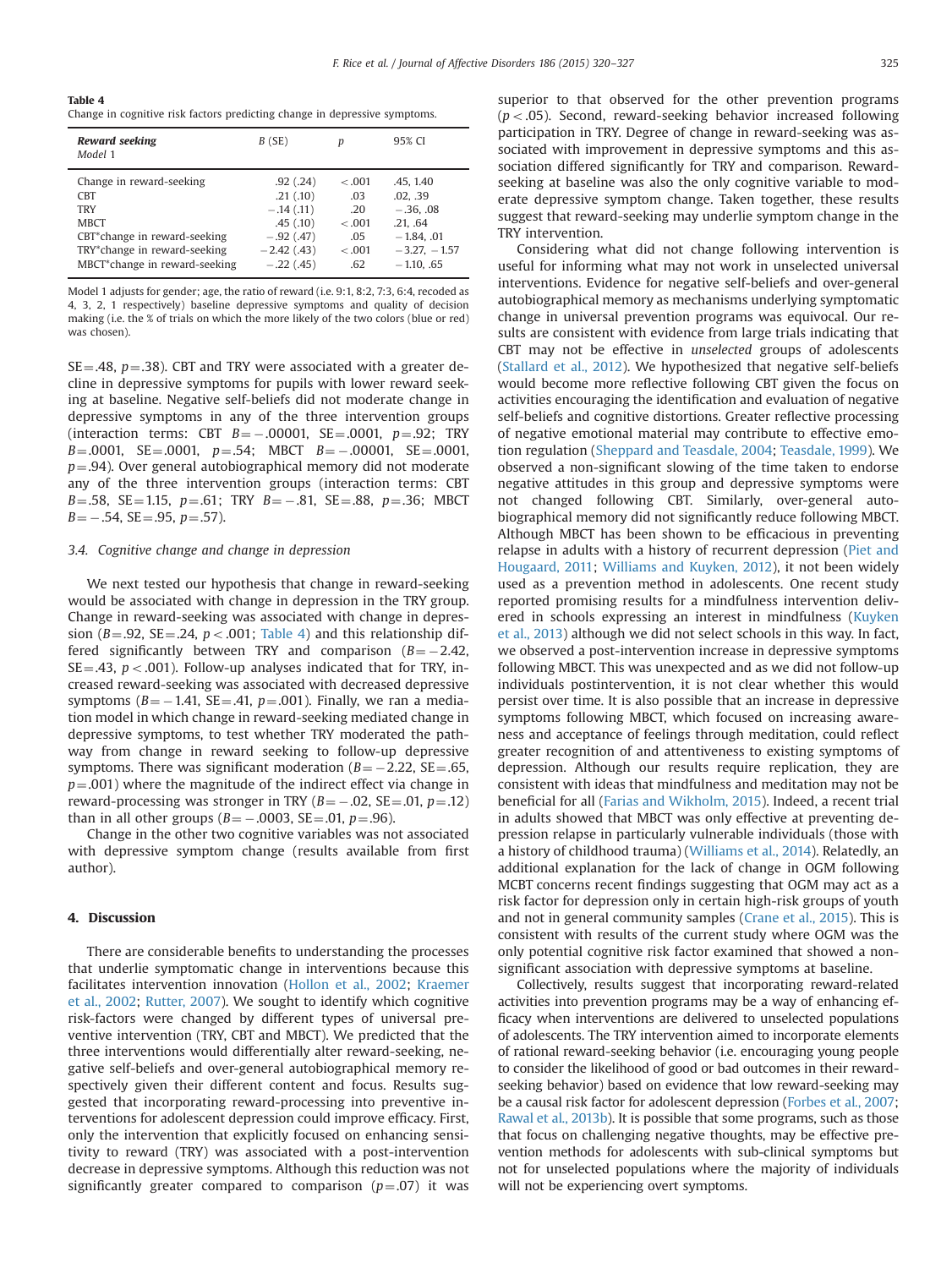<span id="page-6-0"></span>This study has a number of strengths. First, it incorporates state-of-the-art behavioral assessments of putative causal mechanisms into a longitudinal design. Such a design allows the elements altered by an intervention to be elucidated and is an essential step in understanding how interventions produce effects on symptoms (Kraemer et al., 2002). Behavioral measures may also be more sensitive at detecting cognitive change than self-report measures (Harmer et al., 2009; [Rawal et al., 2013a](#page-7-0)). Second, it directly compares a number of differing preventive interventions which allows comparison of the variables that they change as well as their effect on depressive symptoms while controlling for nonspecific intervention effects [\(Merry and Stasiak, 2012;](#page-7-0) [Stallard](#page-7-0) [et al., 2012](#page-7-0)). We required written pupil assent but did not require written parental consent in order for adolescents to participate in the study. This has the advantage of facilitating pupil participation from a range of demographic backgrounds – but whether this approach can be used will depend on local ethical regulations. Nonetheless, a number of limitations should be acknowledged. Sample sizes in the different intervention groups were relatively small which may have limited power to detect effects. The study used a non-randomized design which limits the ability to make causal inferences. The major issue with non-randomized studies is the possibility of differences on key confounders across groups. However, the obvious potential confounder in this study was depressive symptoms at baseline which were controlled for in analyses and for which there were no pre-intervention group differences. In fact, there were no significant pre-intervention group differences on key study variables except OGM.

## 5. Conclusion

Effective programs to prevent depression in teenagers would reach large numbers of individuals if delivered as part of the school curriculum. This study showed preliminary evidence to suggest that reward-sensitivity can be altered by intervention and the degree of change is associated with depressive symptom change. Further research is required to evaluate whether incorporating training in reward-processing is a promising avenue for consideration in universal prevention trials for adolescent depression.

# Role of funding

This work was funded by an MRC Centenary Award to FR (G0802200). The funder had no role in the design and conduct of the study; collection, management, analysis, and interpretation of the data; and preparation, review, or approval of the manuscript

# Conflicts of interest

The authors have no conflicts of interest.

# Contributors

FR obtained funding. FR and SD designed the study. AR collected data. LR, GL and FR performed statistical analyses. Glyn Lewis provided statistical advice. All authors contributed to writing the manuscript and have approved the final version. FR had full access to all of the data in the study and takes responsibility for the integrity of the data and the accuracy of the data analysis. All authors report no conflicts of interest.

#### Acknowledgments

Thanks to Jon Roiser for comments on an earlier version of the manuscript. Thanks to the participating schools, pupils and therapists who delivered the intervention (Antonia Cobbald, Jeremy Morris, Jo Binnington, Dan Nicholls).

#### Appendix A. Supplementary material

Supplementary data associated with this article can be found in the online version at <http://dx.doi.org/10.1016/j.jad.2015.07.019>.

## References

- [Abela, J.R., Stolow, D., Mineka, S., Yao, S., Zhu, X.Z., Hankin, B.L., 2011. Cognitive](http://refhub.elsevier.com/S0165-0327(15)30068-9/sbref1) [vulnerability to depressive symptoms in adolescents in urban and rural Hunan,](http://refhub.elsevier.com/S0165-0327(15)30068-9/sbref1) [China: a multiwave longitudinal study. J. Abnorm. Psychol. 120, 765](http://refhub.elsevier.com/S0165-0327(15)30068-9/sbref1)–778.
- [Angold, A., Costello, E., Farmer, E.M., Burns, B.J., Erkanli, A., 1999. Impaired but](http://refhub.elsevier.com/S0165-0327(15)30068-9/sbref2) [undiagnosed. J. Am. Acad. Child Adolesc. Psychiatry 38, 129](http://refhub.elsevier.com/S0165-0327(15)30068-9/sbref2)–137.
- [Angold, A., Costello, E.J., Messer, S.C., Pickles, A., Winder, F., Silver, D., 1995. De](http://refhub.elsevier.com/S0165-0327(15)30068-9/sbref3)[velopment of a short questionnaire for use in epidemiological studies of de](http://refhub.elsevier.com/S0165-0327(15)30068-9/sbref3)[pression in children and adolescents. Int. J. Methods Psychtr. Res. 5, 237](http://refhub.elsevier.com/S0165-0327(15)30068-9/sbref3)–249.
- [Beck, A.T., 1976. Cognitive Therapy and the Emotional Disorders. International](http://refhub.elsevier.com/S0165-0327(15)30068-9/sbref4) [Universities Press, New York.](http://refhub.elsevier.com/S0165-0327(15)30068-9/sbref4)
- [Brittlebank, A.D., Scott, J., Williams, J.M., Ferrier, I.N., 1993. Autobiographical](http://refhub.elsevier.com/S0165-0327(15)30068-9/sbref5) [memory in depression: state or trait marker? Br. J. Psychiatry 162, 118](http://refhub.elsevier.com/S0165-0327(15)30068-9/sbref5)–121.
- [Clark, L., Bechara, A., Damasio, H., Aitken, M.R.F., Sahakian, B.J., Robbins, T.W., 2008.](http://refhub.elsevier.com/S0165-0327(15)30068-9/sbref6) [Differential effects of insular and ventromedial prefrontal cortex lesions on](http://refhub.elsevier.com/S0165-0327(15)30068-9/sbref6) [risky decision-making. Brain 131, 1311](http://refhub.elsevier.com/S0165-0327(15)30068-9/sbref6)–1322.
- Crane, C., Heron, J., Gunnell, D., Lewis, G., Evans, J., Williams, J.M.G., 2015. Adolescent over-general memory, life events and mental health outcomes: Findings from a UK cohort study. Memory . [http://dx.doi.org/10.1080/09658211.2015.](http://dx.doi.org/10.1080/09658211.2015.1008014) [1008014](http://dx.doi.org/10.1080/09658211.2015.1008014).
- D'[Alessandro, D.U., Burton, K.D., 2006. Development and validation of the dys](http://refhub.elsevier.com/S0165-0327(15)30068-9/sbref8)[functional attitudes scale for children: tests of Beck's cognitive diathesis-stress](http://refhub.elsevier.com/S0165-0327(15)30068-9/sbref8) [theory of depression, of its causal mediation component, and of developmental](http://refhub.elsevier.com/S0165-0327(15)30068-9/sbref8) [effects. Cogn. Ther. Res. 30, 335](http://refhub.elsevier.com/S0165-0327(15)30068-9/sbref8)–353.
- [Dichter, G.S., Felder, J.N., Petty, C., Bizzell, J., Ernst, M., Smoski, M.J., 2009. The effects](http://refhub.elsevier.com/S0165-0327(15)30068-9/sbref9) [of psychotherapy on neural responses to rewards in major depression. Biol.](http://refhub.elsevier.com/S0165-0327(15)30068-9/sbref9) [Psychiatry 66, 886](http://refhub.elsevier.com/S0165-0327(15)30068-9/sbref9)–897.
- [Dunn, V., Goodyer, I.M., 2006. Longitudinal investigation into childhood-and ado](http://refhub.elsevier.com/S0165-0327(15)30068-9/sbref10)[lescence-onset depression: psychiatric outcome in early adulthood. Br. J. Psy](http://refhub.elsevier.com/S0165-0327(15)30068-9/sbref10)[chiatry 188, 216](http://refhub.elsevier.com/S0165-0327(15)30068-9/sbref10)–222.
- [Eshel, N., Roiser, J.P., 2010. Reward and punishment processing in depression. Biol.](http://refhub.elsevier.com/S0165-0327(15)30068-9/sbref11) [Psychiatry 68, 118](http://refhub.elsevier.com/S0165-0327(15)30068-9/sbref11)–124.
- Farias, M., Wikholm, C., 2015. Ommm…[aargh! The dark side of mindfulness. New](http://refhub.elsevier.com/S0165-0327(15)30068-9/sbref12) [Sci. 226, 28](http://refhub.elsevier.com/S0165-0327(15)30068-9/sbref12)–29.
- [Fergusson, D.M., Horwood, L.J., Ridder, E.M., Beautrais, A.L., 2005. Subthreshold](http://refhub.elsevier.com/S0165-0327(15)30068-9/sbref13) [depression in adolescence and mental health outcomes in adulthood. Arch.](http://refhub.elsevier.com/S0165-0327(15)30068-9/sbref13) [Gen. Psychiatry 62, 66](http://refhub.elsevier.com/S0165-0327(15)30068-9/sbref13)–72.
- [Flay, B.R., Biglan, A., Boruch, R.F., Castro, F.G., Gottfredson, D., Kellam, S., Moscicki, E.](http://refhub.elsevier.com/S0165-0327(15)30068-9/sbref14) [K., Schinke, S., Valentine, J.C., Ji, P., 2005. Standards of evidence: criteria for](http://refhub.elsevier.com/S0165-0327(15)30068-9/sbref14) effi[cacy, effectiveness and dissemination. Prev. Sci. 6, 151](http://refhub.elsevier.com/S0165-0327(15)30068-9/sbref14)–175.
- [Forbes, E.E., Shaw, D.S., Dahl, R.E., 2007. Alterations in reward-related decision](http://refhub.elsevier.com/S0165-0327(15)30068-9/sbref15) [making in boys with recent and future depression. Biol. Psychiatry 61, 633](http://refhub.elsevier.com/S0165-0327(15)30068-9/sbref15)–639.
- [Garber, J., Clarke, G.N., Weersing, V.R., Beardslee, W.R., Brent, D.A., Gladstone, T.R.G.,](http://refhub.elsevier.com/S0165-0327(15)30068-9/sbref16) DeBar, L.L., Lynch, F.L., D'[Angelo, E., Hollon, S.D., Shamseddeen, W., Iyengar, S.,](http://refhub.elsevier.com/S0165-0327(15)30068-9/sbref16) [2009. Prevention of depression in at-risk adolescents a randomized controlled](http://refhub.elsevier.com/S0165-0327(15)30068-9/sbref16) [trial. J. Am. Med. Assoc. 301, 2215](http://refhub.elsevier.com/S0165-0327(15)30068-9/sbref16)–2224.
- [Giesen, F., Searle, A., Sawyer, M., 2007. Identifying and implementing prevention](http://refhub.elsevier.com/S0165-0327(15)30068-9/sbref17) [programmes for childhood mental health problems. J. Paediatr. Child Health 43,](http://refhub.elsevier.com/S0165-0327(15)30068-9/sbref17) [785](http://refhub.elsevier.com/S0165-0327(15)30068-9/sbref17)–[789.](http://refhub.elsevier.com/S0165-0327(15)30068-9/sbref17)
- Harmer, C.J., O'[Sullivan, U., Favaron, E., Massey-Chase, R., Ayres, R., Reinecke, A.,](http://refhub.elsevier.com/S0165-0327(15)30068-9/sbref18) [Goodwin, G.M., Cowen, P.J., 2009. Effect of acute antidepressant administration](http://refhub.elsevier.com/S0165-0327(15)30068-9/sbref18) [on negative affective bias in depressed patients. Am. J. Psychiatry 166,](http://refhub.elsevier.com/S0165-0327(15)30068-9/sbref18) [1178](http://refhub.elsevier.com/S0165-0327(15)30068-9/sbref18)–[1184.](http://refhub.elsevier.com/S0165-0327(15)30068-9/sbref18)
- [Hipwell, A.E., Sapotichne, B., Klostermann, S., Battista, D., Keenan, K., 2011. Auto](http://refhub.elsevier.com/S0165-0327(15)30068-9/sbref19)[biographical memory as a predictor of depression vulnerability in girls. J. Clin.](http://refhub.elsevier.com/S0165-0327(15)30068-9/sbref19) [Child Adolesc. Psychol. 40, 254](http://refhub.elsevier.com/S0165-0327(15)30068-9/sbref19)–265.
- [Hollon, S.D., Munoz, R.F., Barlow, D.H., Beardslee, W.R., Bell, C.C., Bernal, G., Clarke,](http://refhub.elsevier.com/S0165-0327(15)30068-9/sbref20) [G.N., Franciosi, L.P., Kazdin, A.E., Kohn, L., Linehan, M.M., Markowitz, J.C., Mik](http://refhub.elsevier.com/S0165-0327(15)30068-9/sbref20)[lowitz, D.J., Persons, J.B., Niederehe, G., Sommers, D., 2002. Psychosocial inter](http://refhub.elsevier.com/S0165-0327(15)30068-9/sbref20)[vention development for the prevention and treatment of depression: pro](http://refhub.elsevier.com/S0165-0327(15)30068-9/sbref20)[moting innovation and increasing access. Biol. Psychiatry 52, 610](http://refhub.elsevier.com/S0165-0327(15)30068-9/sbref20)–630.
- [Horowitz, J.L., Garber, J., 2006. The prevention of depressive symptoms in children](http://refhub.elsevier.com/S0165-0327(15)30068-9/sbref21) [and adolescents: a meta-analytic review. J. Consult. Clin. Psychol. 74, 401](http://refhub.elsevier.com/S0165-0327(15)30068-9/sbref21)–415.
- [Jacobs, R.H., Reinecke, M.A., Gollan, J.K., Kane, P., 2008. Empirical evidence of cog](http://refhub.elsevier.com/S0165-0327(15)30068-9/sbref22)[nitive vulnerability for depression among children and adolescents: a cognitive](http://refhub.elsevier.com/S0165-0327(15)30068-9/sbref22) [science and developmental perspective. Clin. Psychol. Rev. 28, 759](http://refhub.elsevier.com/S0165-0327(15)30068-9/sbref22)–782.
- [Kraemer, H.C., Wilson, G.T., Fairburn, C.G., Agras, W.S., 2002. Mediators and mod](http://refhub.elsevier.com/S0165-0327(15)30068-9/sbref23)[erators of treatment effects in randomized clinical trials. Arch. Gen. Psychiatry](http://refhub.elsevier.com/S0165-0327(15)30068-9/sbref23) [59, 877](http://refhub.elsevier.com/S0165-0327(15)30068-9/sbref23)–883.